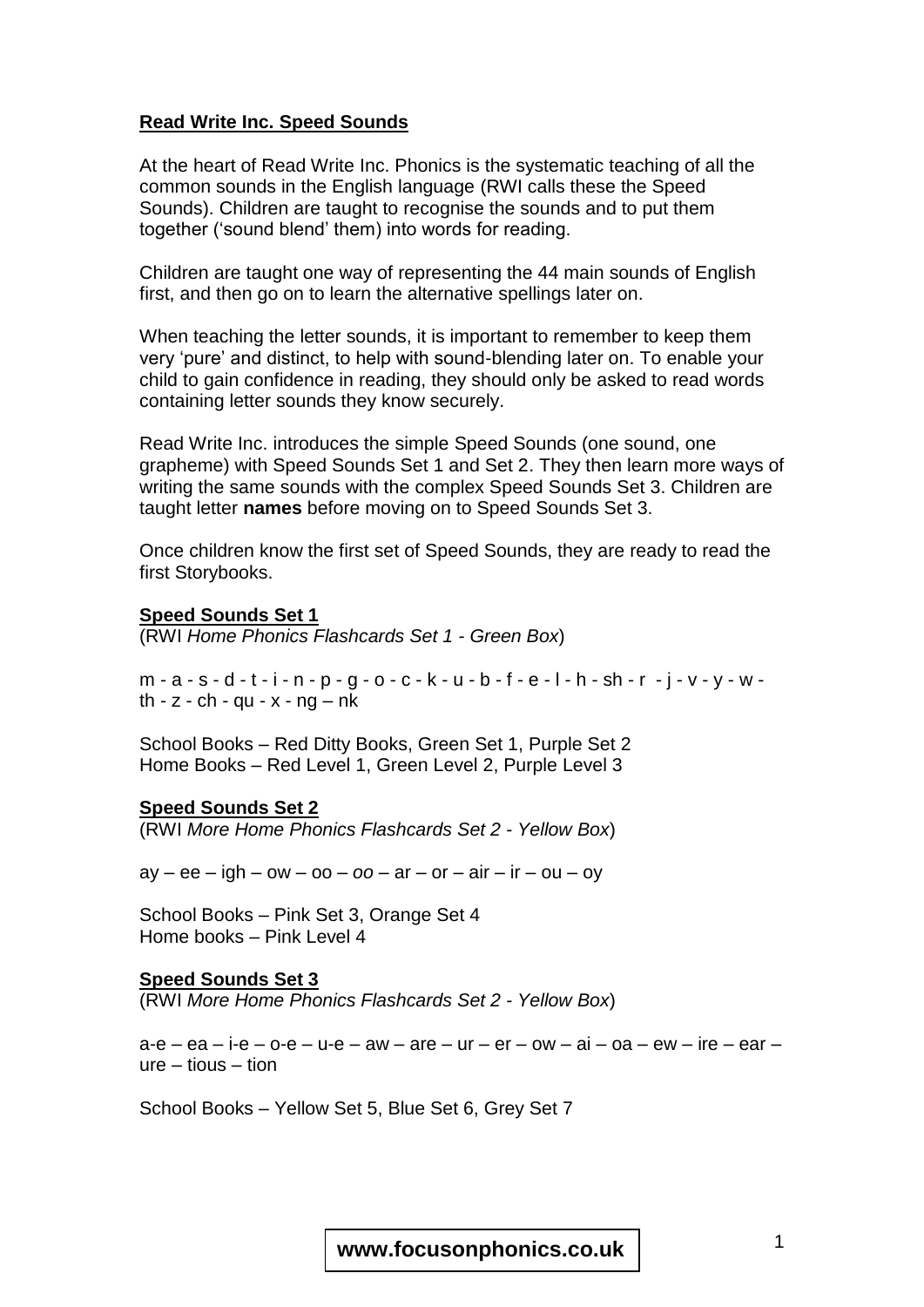This record sheet can enable you to keep track of your child's progress as they are introduced to the sounds in the Read Write Inc. Phonics programme.

Mark with a tick when your child is shown the letter (or group of letters e.g. 'sh' or 'igh') and mark with another tick when they can accurately give the correct letter sound when shown the letter(s).

| m                | a                                                           | S            | $\mathbf d$  |
|------------------|-------------------------------------------------------------|--------------|--------------|
| t                | i                                                           | $\mathsf{n}$ | p            |
| 9                | $\mathbf O$                                                 | $\mathbf C$  | $\mathsf k$  |
| $\overline{u}$   | $\mathsf b$                                                 | f            | e            |
|                  | $\mathsf{h}$                                                | sh           | $\mathsf{r}$ |
|                  | $\overline{\mathsf{V}}$                                     | y            | W            |
| th               | $\mathsf{Z}% _{M_{1},M_{2}}^{\alpha,\beta}(\mathbb{R}^{2})$ | ch           | qu           |
| $\boldsymbol{X}$ | ng                                                          | nk           |              |

# **Speed Sounds Set 1**

<sup>2</sup> **www.focusonphonics.co.uk**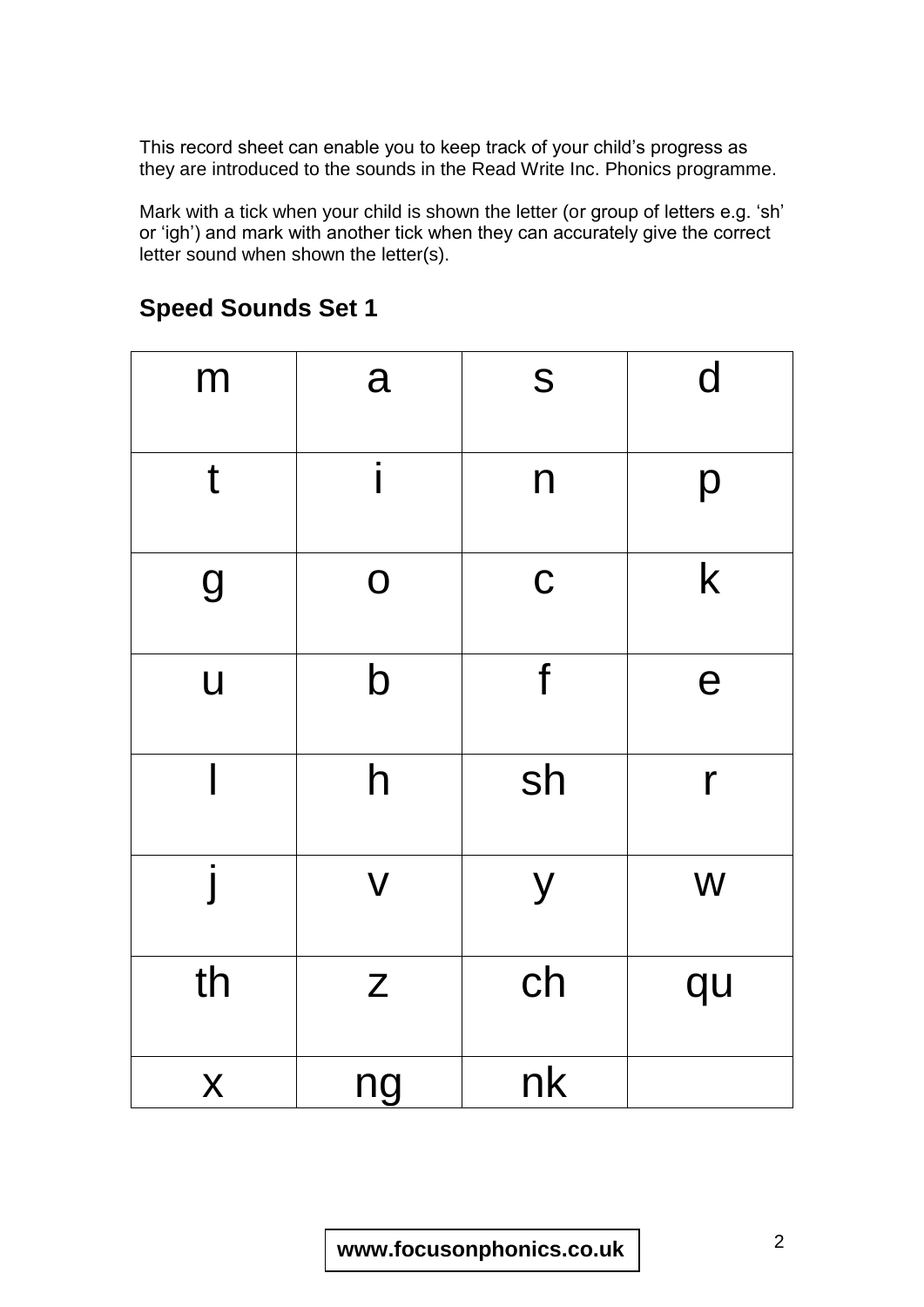# **Speed Sounds Set 2**

| ay        | say   | ee        | meet  |
|-----------|-------|-----------|-------|
| igh       | night | <b>OW</b> | snow  |
| <b>OO</b> | moon  | <b>OO</b> | look  |
| ar        | park  | <b>Or</b> | worn  |
| air       | pair  | ir        | first |
| OU        | count | oy        | toys  |

**Speed Sounds Set 3** (common alternative spellings for sounds)

| Speed Sound 1 / 2<br>(Already<br>introduced) | Speed Sound 3<br>(Alternative<br>spelling) | Example word |
|----------------------------------------------|--------------------------------------------|--------------|
| ee                                           | ea                                         | seat         |
| OV                                           | $\overline{O}$                             | join         |
| ay                                           | $a-e$                                      | name         |
| igh                                          | i-e                                        | time         |
| OW                                           | o-e                                        | home         |
|                                              | u-e                                        | tune         |